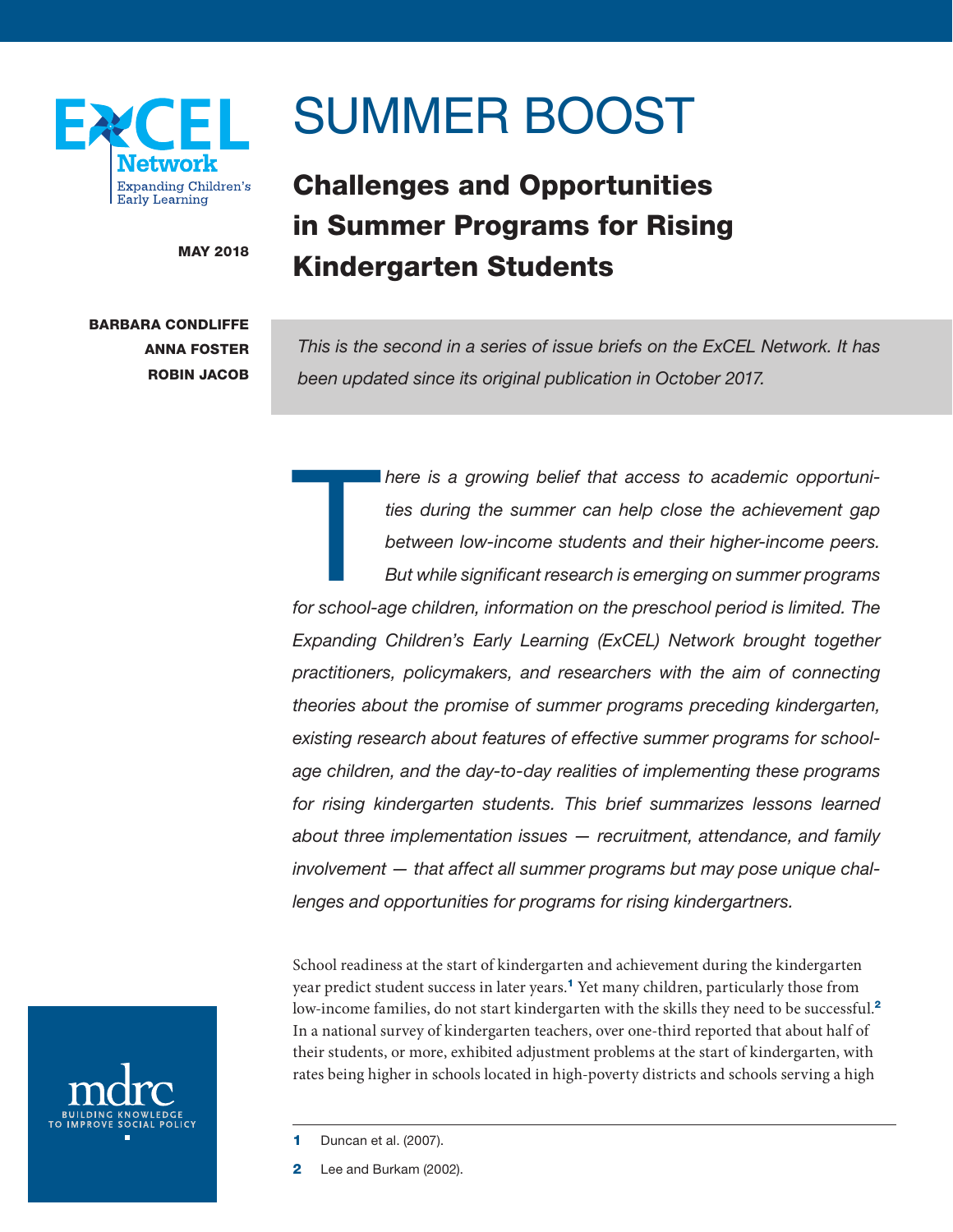proportion of minority students.<sup>3</sup> Young children and their families often find the start of kindergarten to be a challenging time.<sup>4</sup> Kindergarten can be a markedly different environment from the preschool, child care, or home settings that children have previously experienced, with very different norms for adult-child interactions, higher demands on children's social-emotional skills, and more formal structures for parent involvement.<sup>5</sup> For these reasons, the kindergarten transition has been identified as a "sensitive period" in child development when profound positive or negative changes are possible.<sup>6</sup>

Additionally, some research has shown that over the summer, elementary school-age children tend to lose some of the reading and numeracy skills acquired during the academic year,<sup>7</sup> and losses tend to be greater for children from low-income families than for their more advantaged peers.<sup>8</sup> This "summer slide" pattern has received less study in early childhood, but there is reason to believe that the summer before kindergarten may be a vulnerable period, when even children who had access to high-quality preschool environments may experience a drop-off in skills.

Interventions delivered during this sensitive period of transition may have a particularly beneficial impact and may be a cost-effective way to mitigate the risks associated with the kindergarten transition.<sup>9</sup> A brief summer program can help children build basic academic and social skills and equip them with the confidence necessary to benefit from the new relationships, knowledge, and experiences that they will be exposed to as they make the transition to formal schooling. This approach may be especially effective for students who have not previously attended a preschool program. While a summer program certainly is no substitute for a high-quality academic year preschool experience, academic summer programs may provide a helpful boost to children who would otherwise enter kindergarten without any formal schooling. Despite the promise of summer kindergarten transition programs, however, few studies have rigorously assessed such interventions.<sup>10</sup>

Moreover, although there is substantial research available to policymakers and practitioners interested in summer learning programs for elementary school-age children, guidance is limited on what it takes to implement summer programs for younger children.<sup>11</sup> This brief presents findings

- **3** Rimm-Kaufman, Pianta, and Cox (2000).
- 4 McIntyre et al. (2007).
- 5 Rimm-Kaufman and Pianta (2000).
- 6 Rimm-Kaufman and Pianta (2000).
- 7 Atteberry and McEachin (2016).
- 8 Downey, von Hippel, and Broh (2004); Alexander, Entwisle, and Olson (2001). There is some recent debate in the education field about the extent to which the summer learning loss phenomenon holds true. Some of the data used to establish patterns of summer learning loss are quite old, and some of the more recent data show conflicting findings regarding the extent of summer learning loss and the seasonal pattern of achievement gaps. See, for example, Quinn, Cooc, McIntyre, and Gomez (2016).
- 9 Pears et al. (2014); Bailey, Duncan, Odgers, and Yu (2016).
- 10 One study that has done so is Pears et al. (2013).
- 11 Augustine et al. (2016); McCombs et al. (2011).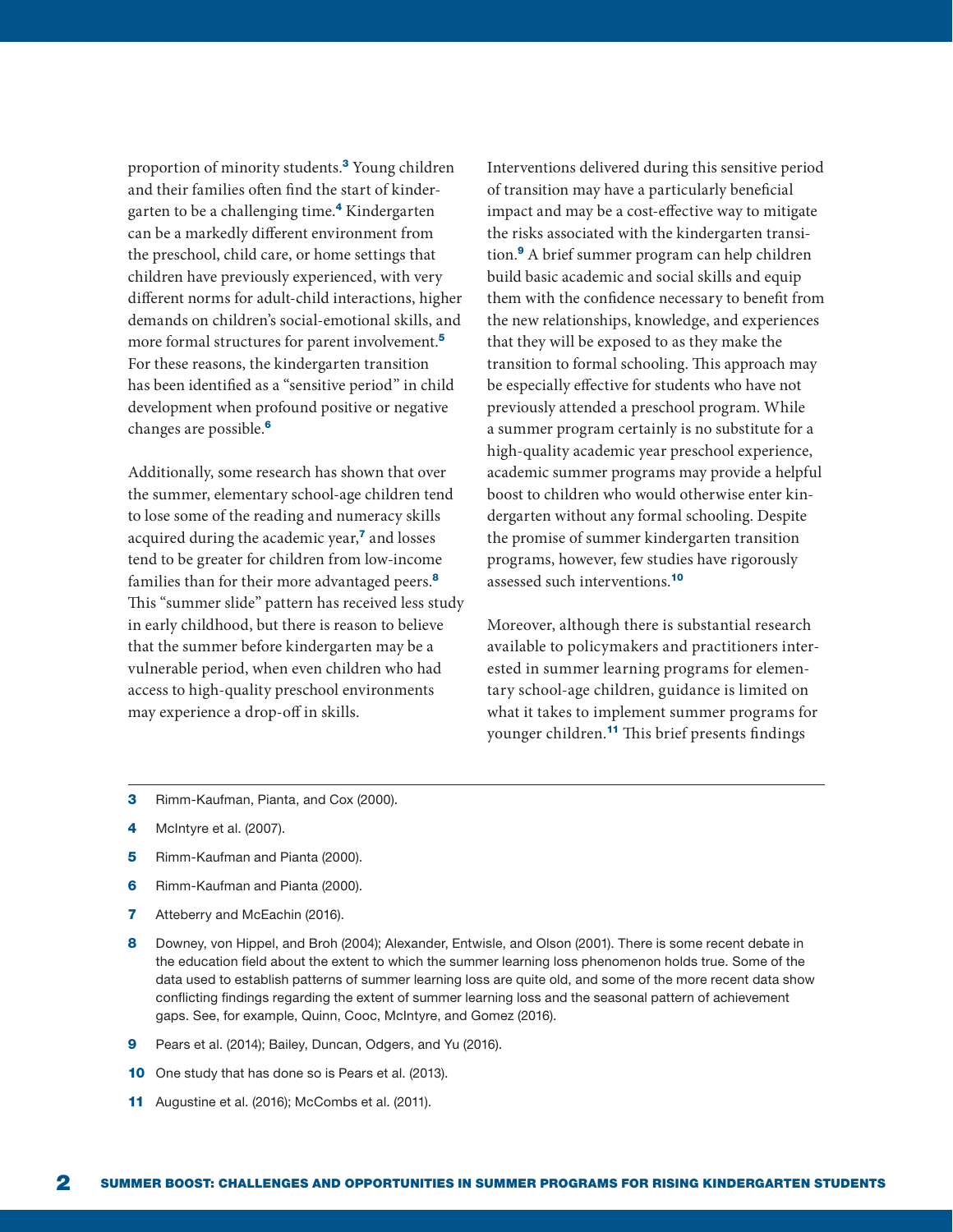on programs for rising kindergartners from the Expanding Children's Early Learning (ExCEL) Network, a partnership of local stakeholders

engaged in innovation and evidence building. (See Box 1 for more information about the ExCEL Network.)

# BOX 1 THE ExCEL NETWORK

The Expanding Children's Early Learning (ExCEL) Network is a collaboration led by MDRC, a nonprofit, nonpartisan education and social policy research organization. ExCEL is engaging local officials, preschool providers, and researchers as active partners in innovation and evidence-building, while also benefiting from the contributions of other experts in the policymaking, practitioner, and advocacy communities.

The ExCEL Network seeks to produce an integrated body of work to rigorously examine approaches that can play a key role in the successful expansion of preschool programs. With anchor funding from the Laura and John Arnold Foundation, the ExCEL Network is undertaking two projects (ExCEL P-3 and ExCEL Quality) to examine fundamental questions related to the effectiveness of interventions for low-income children of prekindergarten age:

- How do we sustain positive outcomes for children from preschool programs into the elementary grades and beyond?
- What is the right combination of curricula and teacher professional development to improve preschool instructional quality and maximize positive child outcomes?

ExCEL P-3 takes advantage of a unique opportunity in the Boston Public Schools to confirm whether a preschool program that combines evidence-based curricula with coaching and professional development for teachers, reinforced by system-wide alignment of instruction into elementary school, will produce sustained improvements in a range of student outcomes. ExCEL P-3 is currently collecting information on children's skills as they enter kindergarten to examine the initial impacts of the Boston Public Schools preschool program.

ExCEL Quality will focus on ways to combine curricula and teacher training and coaching to strengthen preschool instruction and child outcomes. The project may use a comprehensive program (such as Creative Curriculum or HighScope) or a standard preschool curriculum enhanced with one or two evidence-based, domain-specific curricula. In either case, intensive professional development will involve ongoing teacher training reinforced by regular in-class coaching. The evaluation will answer key implementation, impact, and cost-effectiveness questions with data collected on child outcomes in preschool, with the possibility of further follow-up research.

All ExCEL Network projects will collect data on common measures, and an active learning network will identify and share practical lessons as the program operations unfold and research findings emerge. The ExCEL Network will also be a resource for other districts, cities, and states throughout the country seeking evidence-based practices.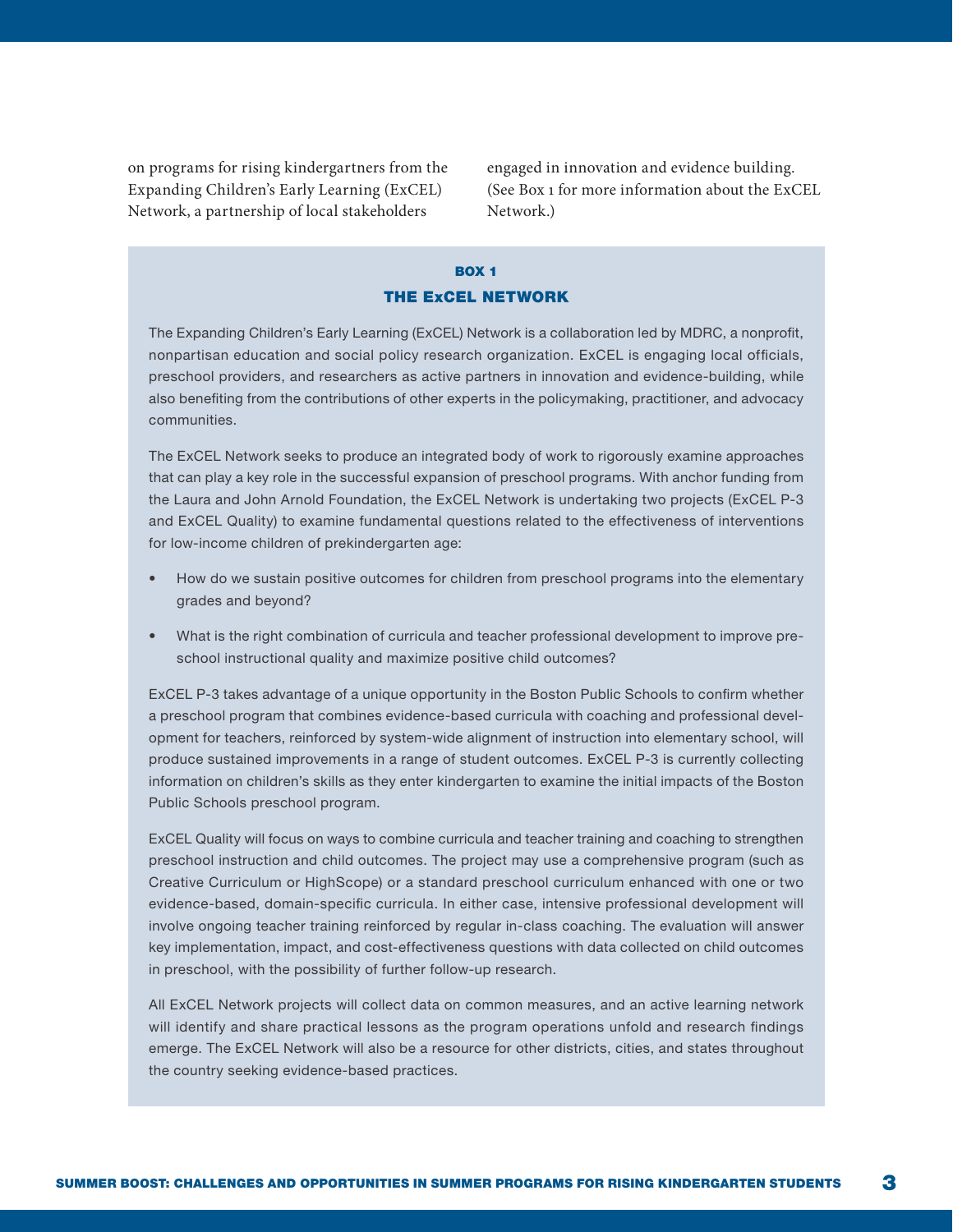## DEVELOPING THE ExCEL SUMMER LEARNING NETWORK

In 2016, the ExCEL team initiated a summer learning network to bring together practitioners, policymakers, and researchers who have developed or are interested in developing summer programs for rising kindergarten students. This effort sought to bridge the gaps between theories about the promise of summer programs preceding kindergarten, existing research about features of effective summer programs for school-age children, and the day-to-day realities of implementing these programs for rising kindergarten students.

This brief summarizes what the ExCEL team has learned about three particular implementation issues — recruitment, attendance, and meaningful family involvement — that affect all summer programs but may pose unique challenges and opportunities to programs for rising kindergartners. The ExCEL team gathered this information through (a) direct experience, by partnering with Long Beach Unified School District to pilot a six-week summer kindergarten transition program; (b) review of publicly available material about summer programs for rising kindergarten students; and (c) semistructured interviews with multiple representative providers of summer programs and initiatives for rising kindergarten students. See Table 1 (page 9) for information about the programs reviewed for this brief.

#### ISSUE 1: RECRUITMENT

Many summer programs and preschools face challenges in recruiting families and enrolling students. A number of factors pose barriers to parents' access to programs, including a lack of information (or misinformation) about local opportunities, misalignment between the program's content and parent preferences, and logistical challenges such as transportation or managing the schedules of multiple children.<sup>12</sup> Such barriers for parents affect recruitment for any summer program, but particularly those serving very young children and those targeting children who have not previously attended a preschool.

An added challenge for recruitment of rising kindergarten students is that unlike school-age children, they may not be connected to formal school structures that could facilitate recruitment. For example, many children attend home day care centers or do not attend any formal preschool or day care program before kindergarten entry.<sup>13</sup> Even when children are enrolled in publicly subsidized preschool (for example, Head Start or statefunded prekindergarten), the diversity of agencies overseeing preschool programs in a locality can make it more challenging to identify eligible students and disseminate information to them.

#### Addressing Recruitment Challenges

Raise public awareness about the availability and benefits of the programs through public service announcements, fliers, and automated phone calls

12 Condliffe (2016); Tang, Coley, and Votruba-Drzal (2012).

<sup>13</sup> It is estimated that in 2016, 43 percent of 4-year-olds in the United States were served by publicly funded preschool programs (Barnett et al. 2017).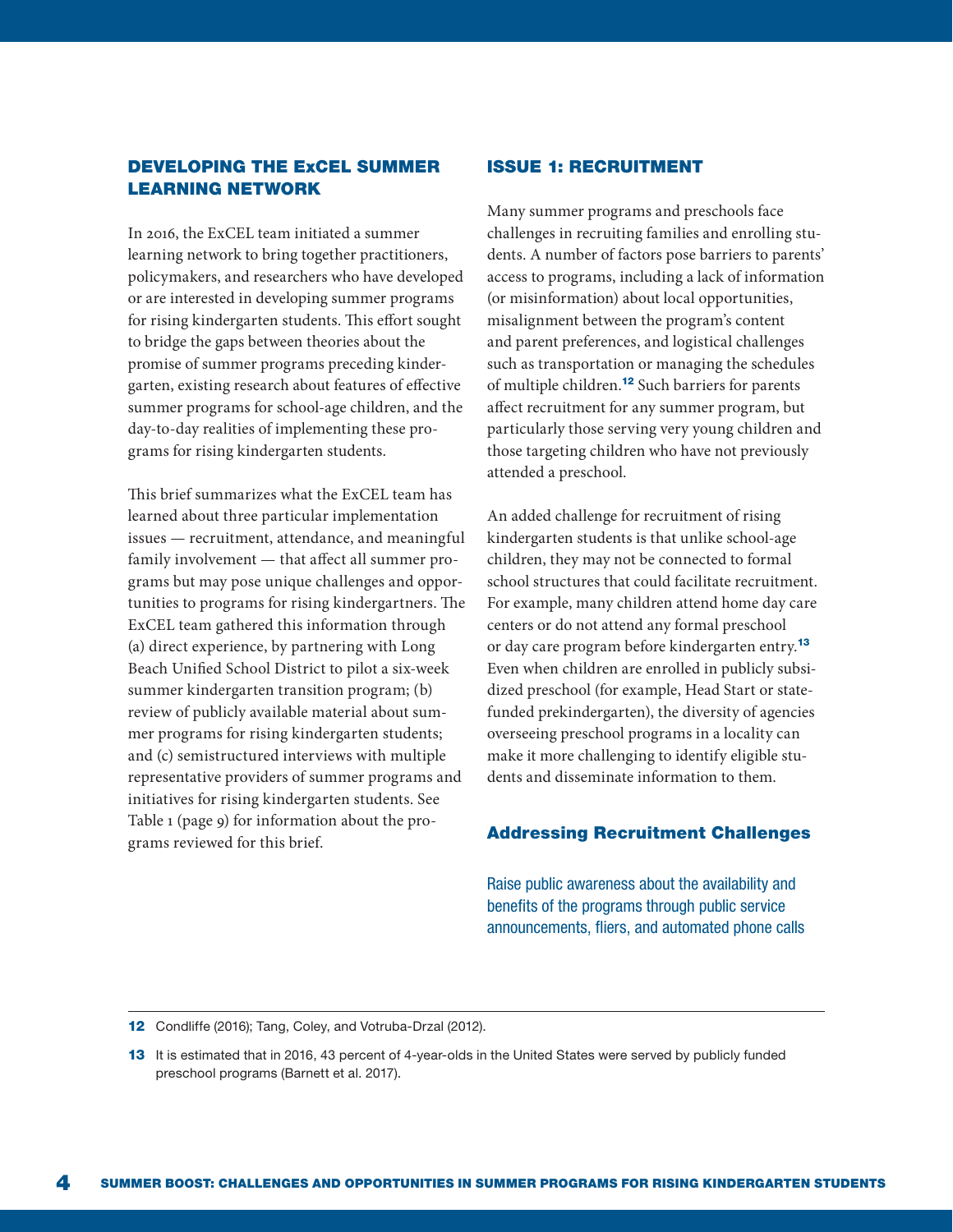Conduct door-to-door canvassing and individual outreach

Make use of preschool and kindergarten application processes to identify eligible children

Hire staff members dedicated to recruitment and begin the process early in the spring

Community-wide efforts to raise public awareness about a program include billboards, automated calls, public service announcements, and fliers targeting a wide range of families. Programs such as Horizons National and the Kids in Transition to School program (KITS) noted that getting established as a known and trusted institution in the community is an important component of recruitment, but this can take some time. One promising approach is to expand an existing, wellknown summer program for school-age children to include younger children — or to partner with such a program to raise awareness about new programs that include rising kindergarten students.

Door-to-door canvassing and individual outreach in widely used community spaces is cited as a particularly valuable way to find and recruit hard-to-reach families who did not participate in preschool. This approach is used by many of the programs in the learning network, including Georgia's Summer Transition Program, Oakland's Summer Pre-K program, Stretch to Kindergarten, KITS, and the Boston Early Focus program. However, personal outreach is a potentially costly endeavor. To address this challenge, some programs develop partnerships with established community organizations (such as medical clinics and food assistance centers) to raise awareness and recruit new students to their programs.

Programs may also take advantage of the preschool and kindergarten application processes. For example, in previous years, Boston Public Schools asked in its kindergarten application whether a child had attended preschool, then shared this information with its Early Focus summer program for rising kindergartners to help with recruitment. And in Georgia's urban areas, where the demand for preschool is greater than the capacity of the public preschool programs, sites participating in the Georgia Summer Transition Program use preschool waiting lists for recruitment. Neither of these tactics can substitute for canvassing, however. The families who are hardest to reach may not sign up for preschool at all and may not enroll their children in kindergarten until the summer before it starts, when summer programs have already begun.

Staffing to address recruitment is a critical consideration for summer programs, particularly those hoping to serve students not yet connected to school. Programs that recruit students who have not attended preschool typically have staff members dedicated to recruitment and begin the process early in the spring. Springboard Collaborative, a summer program for pre-K through Grade 3 that operates in six different districts across the country, helps school sites hire enrollment specialists. Specialists are assigned recruitment targets and given incentives to meet their goals. Similarly, Georgia's Summer Transition Program funds transition coaches who work in the community to identify children who are eligible to participate.

#### ISSUE 2: ATTENDANCE

Summer programs typically face two types of attendance issues — children who are registered for the program initially but never show up and children who have inconsistent attendance during the summer. Low attendance for voluntary summer programs is a major problem that has been explored in the literature on summer programs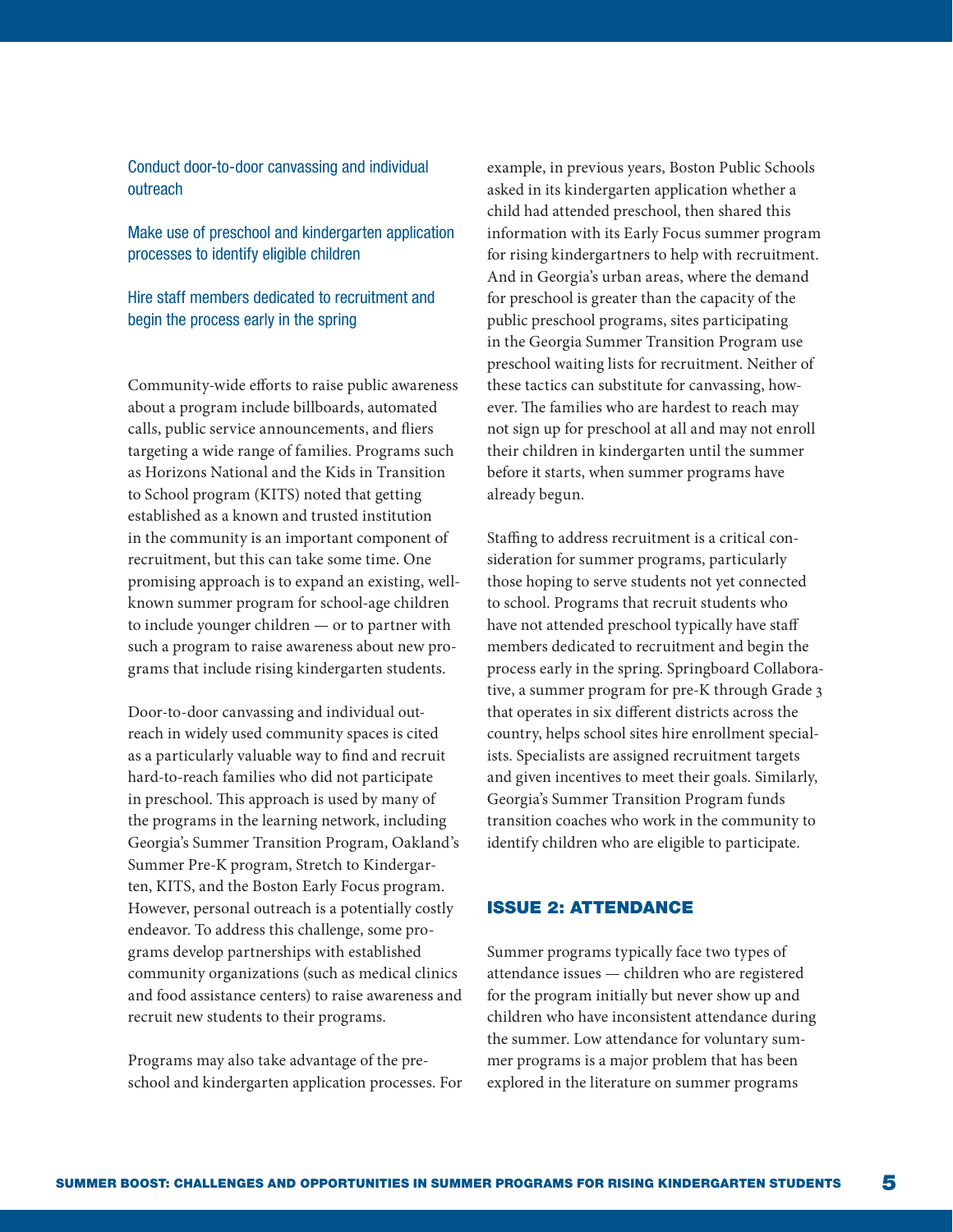for elementary school students.<sup>14</sup> Researchers who evaluated two years of such programs in five urban districts found that academic outcomes were stronger for students with higher attendance, but avoiding a drop-off between enrollment and the start of the summer program and maintaining strong attendance throughout the program were key challenges for many school districts.<sup>15</sup> Many of the difficulties faced by summer programs for school-age children and the tactics for addressing them apply to summer programs for rising kindergarten students as well.<sup>16</sup> But parents probably play a larger role in attendance with very young children, who cannot take themselves to school. Therefore, approaches to address attendance in programs for young children must engage the entire family.

#### Addressing Attendance Challenges

Actively engage families during the time between recruitment and the start of the program

Overenroll programs to account for drop-off

Predict and address families' logistical barriers, for example by providing transportation or a full day of child care

Provide incentives for families to achieve strong attendance

To prevent drop-off between enrollment and start of the program, programs in the learning network made efforts to actively engage families. For example, Horizons National sites host family nights before the start of the program. Other programs plan for a drop-off by overenrolling programs at the outset; Boston Public Schools typically overenrolled its Early Focus program by 30 percent to 50 percent each year.

Another important consideration for addressing attendance issues is how to identify and support families in overcoming common attendance barriers. For example, a lack of transportation can be a significant barrier for low-income families. Some programs in the learning network provide transportation as a key component of their model. Another problem faced by working families is the need for a full day of child care. Some summer programs (such as Freedom School Partners, Boston Early Focus, and Stretch to Kindergarten) are designed to last a full school day in part to address this need. Some programs build partnerships with other providers to cover a full working day at a single site (such as Judy Centers Summer Program in Baltimore), and others (such as KITS) transport children from the summer program to other child care settings.

Finally, setting a clear attendance policy and providing incentives for families to maintain strong attendance is another approach summer programs for young children employ. The Greater Rochester Summer Learning Association's Summer Leap program has a policy that children cannot miss more than three days of the program. This policy is made clear to families at the start of the program, calls home are made at each absence, and families are visited at home if they are approaching a

15 Augustine et al. (2016); McCombs et al. (2014).

<sup>14</sup> Augustine et al. (2016).

<sup>16</sup> See Augustine et al. (2016) for attendance challenges faced by voluntary summer programs for older elementary school students and the approaches districts used to address those challenges.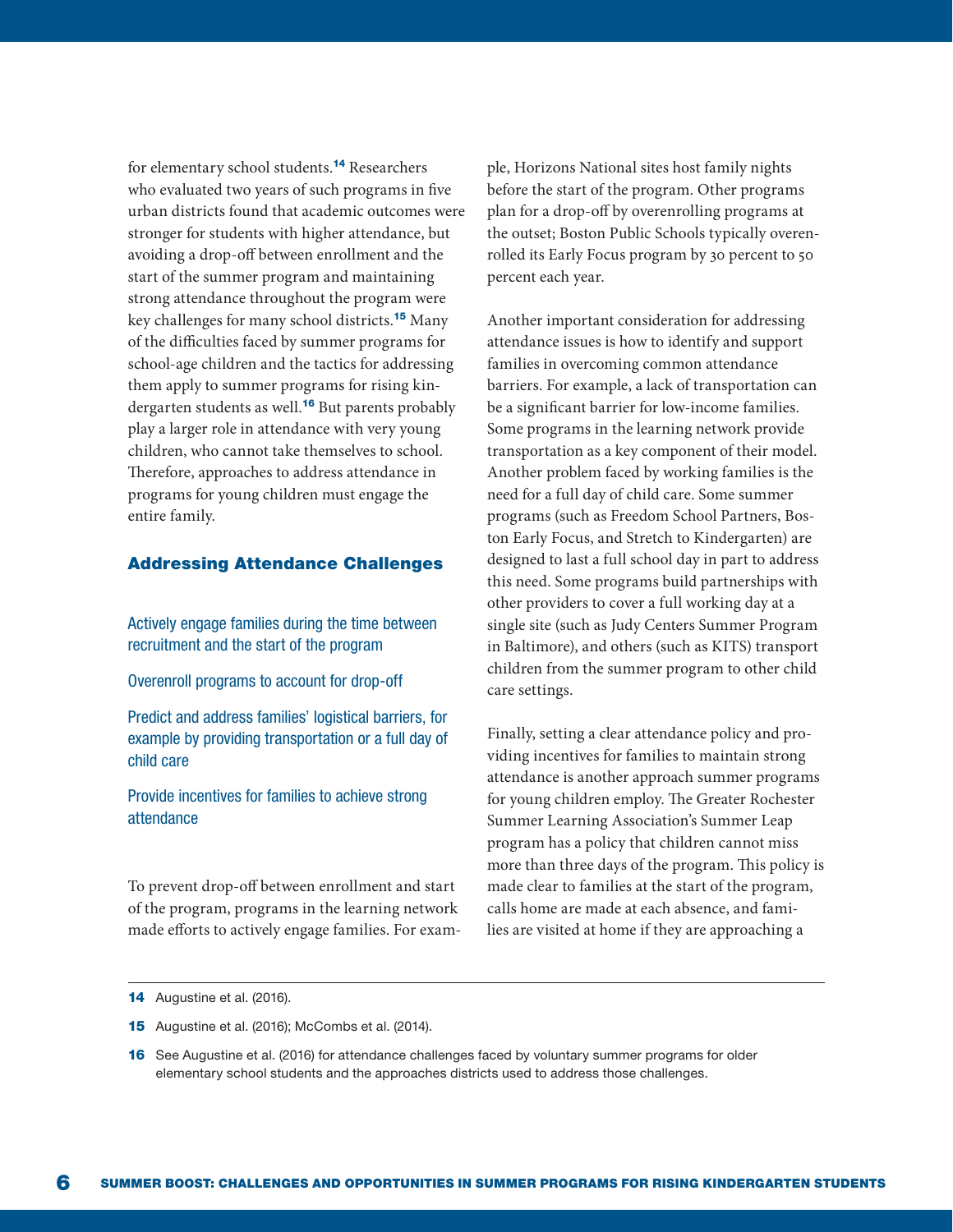violation. Program administrators note that this visit is intended not to penalize families but to help staff members ascertain the family commitment and build upon the relationship. Programs such as KITS and Springboard Collaborative provide incentives (for example, raffle tickets for prizes) for parent and student attendance.

### ISSUE 3: MEANINGFUL FAMILY INVOLVEMENT

Family involvement in children's education is positively associated with children's academic success, including their successful transition to kindergarten.<sup>17</sup> Children participating in summer programs before they begin kindergarten can benefit from family involvement in a number of ways. First, effectively involving families during summer programs can help ensure strong student attendance throughout the school year. It can also potentially magnify the effects of the programs on students' academic and social-emotional skill development by providing families with ways to work with their children at home toward the goals of the program. Finally, the transition into kindergarten offers an important opportunity to support the development of parents' knowledge, skills, and confidence about how best to aid children's progress in school and how to engage effectively with the school organization.<sup>18</sup> A key challenge for family engagement activities during any season is that busy parents may find the sessions difficult to attend because of inflexible work schedules or the need to care for other children.

#### Approaches to Family Involvement

Provide a curriculum for parents to accompany the children's curriculum

Provide information and support to families on issues of school engagement and the kindergarten transition

Address the logistical difficulties parents may face in attending activities

Provide other social services to families at the summer program site

Several programs provide a curriculum for parents to help them support what their children are learning in the program. Springboard Collaborative focuses on children's literacy development over the summer and requires that parents attend a weekly workshop. The workshop introduces parents to the literacy skills their children are working on in school and equips them with tools (including activities and books) to encourage those skills at home. Parents are also invited into their children's classroom over the summer to practice supporting their children in an environment where teachers can offer feedback. The KITS program includes weekly parent workshops as part of its model as well. Not only do these workshops help parents learn how to foster their children's literacy skills; they also introduce parents to the behavior management practices used by KITS teachers in the children's summer program — practices intended to support children's development of critical self-regulation and social skills, such as cooperation and sharing.

<sup>17</sup> Van Voorhis, Maier, Epstein, and Lloyd (2013).

<sup>18</sup> Van Voorhis, Maier, Epstein, and Lloyd (2013).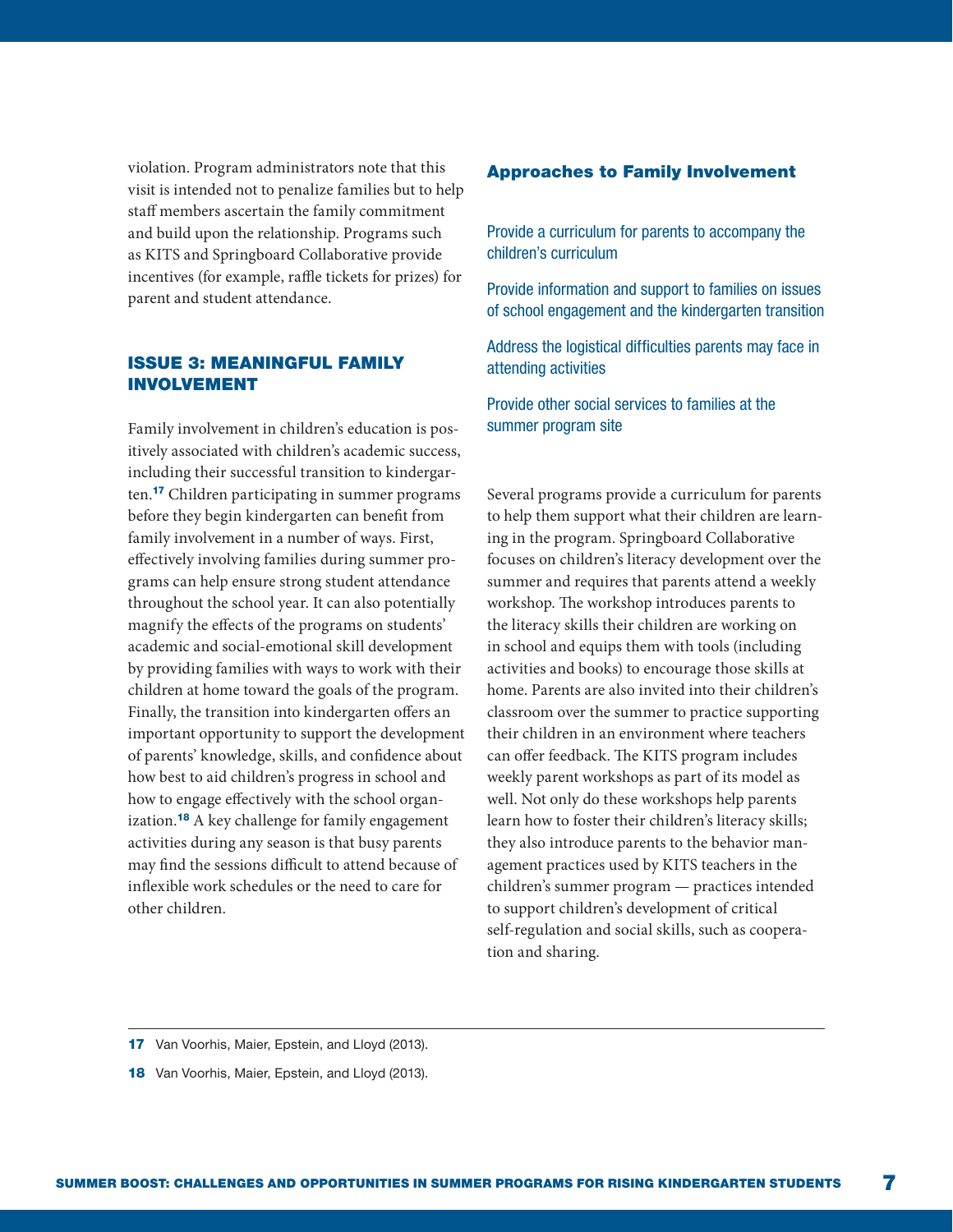A summer program for rising kindergarten students offers a unique and well-timed opportunity to provide information and support to families on issues of school engagement, including how to advocate for services for their children at school, how to communicate and engage with school staff members, and what to expect during the kindergarten transition. This information is particularly relevant for families who have not yet had a child in the school system and immigrant families who have not yet experienced U.S. public schools. Supporting children through the kindergarten transition and engaging with the school during the school year are topics covered by KITS and Georgia's Summer Transition Program, among others.

Programs hoping to include family activities will need to address the logistical challenges presented by daytime events that conflict with parents' work or child care demands. Promising tactics used by programs in the learning network include offering home visits or phone calls when a parent can't make a session, scheduling parent events during non-working hours, providing free child care for young children during the parent session, and allowing alternate caregivers (such as grandparents) to attend in place of a primary caregiver when necessary.

In addition to giving families the opportunity to learn alongside their children, summer programs can also support child development by providing other social services at the program site. First 5 Alameda's Summer Pre-K Program model includes provision of family services as a critical component of its model and brings in experts to teach parents about such topics as nutrition and child safety.<sup>19</sup> Some summer programs, such as CAP

Tulsa's Summer U program and Baltimore's Judy Centers, operate within the context of larger social service agencies, allowing them to offer the parents of participating children family support services in areas such as job training and health.

#### **SUMMARY**

Summer programs for rising kindergarten students have the potential to make meaningful and lasting impacts. But while much progress has been made in recent years in identifying effective components of district-run, voluntary summer programs for school-age children,<sup>20</sup> there is limited research available for policymakers and practitioners interested in designing and implementing similar programs for younger children. While many of the implementation lessons from school-age programs probably apply, summer programs for rising kindergarten students face particular implementation challenges in the areas of recruitment and attendance and have unique opportunities regarding family involvement. The programs in the ExCEL summer learning network have implemented innovative approaches to address these challenges and opportunities.

<sup>19</sup> First 5 Alameda County (2014).

<sup>20</sup> Augustine et al. (2016); McCombs et al. (2014); McCombs et al. (2011).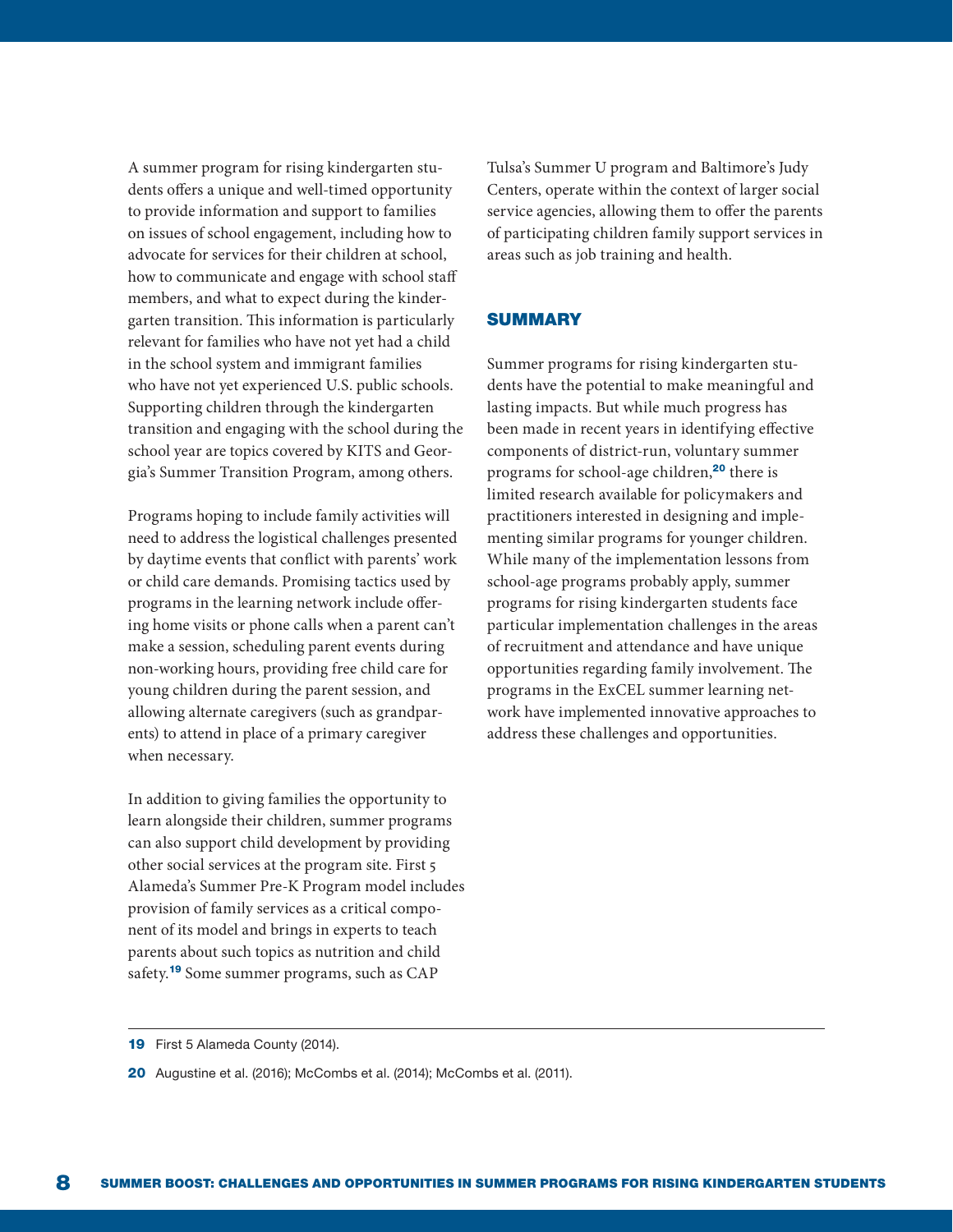| PROGRAM                                            | DESCRIPTION OF PROGRAM                                                                                                                                                                                                                                                                                                                                                                                                                                                                                                                                                                                                                                                                                                                                                                                                                                     | <b>LOCATIONS</b><br>PROGRAM                                          | TARGETS CHILDREN<br><b>WITH LIMITED</b><br>EXPERIENCE<br>PRESCHOOL                                                                                                                                                                                                     | <b>NUMBER OF RISING</b><br>KINDERGARTNERS<br><b>SERVED (2017)</b> | WEBSITE                                                                                        |
|----------------------------------------------------|------------------------------------------------------------------------------------------------------------------------------------------------------------------------------------------------------------------------------------------------------------------------------------------------------------------------------------------------------------------------------------------------------------------------------------------------------------------------------------------------------------------------------------------------------------------------------------------------------------------------------------------------------------------------------------------------------------------------------------------------------------------------------------------------------------------------------------------------------------|----------------------------------------------------------------------|------------------------------------------------------------------------------------------------------------------------------------------------------------------------------------------------------------------------------------------------------------------------|-------------------------------------------------------------------|------------------------------------------------------------------------------------------------|
| Baltimore Judy<br>Centers                          | and part-day services to families with young<br>schools. They run year-round and offer full-<br>Judy Centers are housed in Baltimore City<br>Public Schools' neighborhood elementary<br>Centers also sponsor family engagement<br>children. Curriculum varies by site. Judy<br>activities throughout the year.                                                                                                                                                                                                                                                                                                                                                                                                                                                                                                                                             | Baltimore<br>(MD)                                                    | $\frac{1}{2}$                                                                                                                                                                                                                                                          | $\frac{130}{2}$                                                   | baltimorecityschools.org/<br>Page/25508<br>nttp://www.                                         |
| <b>Boston Summer</b><br>Early Focus                | grade. The program runs 9 hours per day and<br>Boston Public Schools (BPS) hosts a 5-week<br>ic-year preschool curriculum for the summer<br>is managed by the BPS Department of Early<br>months. The program includes parent work-<br>summer program, Summer Early Focus, for<br>BPS has adapted its Focus on K1 academ-<br>students entering kindergarten through 3rd<br>BPS system during the child's kindergarten<br>Childhood in collaboration with community<br>shops to support parents in navigating the<br>partners. For rising kindergarten students,<br>vear.                                                                                                                                                                                                                                                                                    | Boston (MA)                                                          | attending low-performing<br>K1 experience who were<br>argeted high-need stu-<br>no K1 (preschool) expe-<br>dents with and without<br>targeted students with<br>rience. In the summer<br>n past years, Boston<br>Summer Early Focus<br>of 2017, the program<br>schools. | 103                                                               | bostonpublicschools.org/<br>https://sites.google.com/<br>earlychildhood/summer-<br>early-focus |
| Leaders for Life<br>Educated<br>Building<br>(BELL) | summer focused on educating parents on the<br>nities. The BELL pre-K program curriculum is<br>lum; pre- and postprogram assessments are<br>5-week program that runs 5 days a week for<br>targets students in underresourced commu-<br>the program day varies by site, ranging from<br>adapted from the Big Day for Pre-K curricu-<br>goals of the program. Some programs also<br>mer programming for students through 8th<br>rising kindergarten students. The length of<br>parent<br>grade. In 2016 BELL expanded its elemen-<br>key components of the model. The parent<br>engagement component of BELL includes<br>events at the start, middle, and end of the<br>5 hours per day to 8 hours. The program<br>tary school summer program to include a<br>BELL is a national nonprofit offering sum-<br>send weekly newsletters to support<br>engagement. | County (CA)<br>San Mateo<br>Baltimore<br>Charlotte<br>Ô<br>K<br>(MD) | Varies by location                                                                                                                                                                                                                                                     | 555                                                               | http://www.experiencebell<br>org/                                                              |

PROGRAMS REVIEWED FOR THE ExCEL SUMMER LEARNING NETWORK PROGRAMS REVIEWED FOR THE ExCEL SUMMER LEARNING NETWORK TABLE<sub>1</sub>

TABLE 1

 $\bullet$ SUMMER BOOST: CHALLENGES AND OPPORTUNITIES IN SUMMER PROGRAMS FOR RISING KINDERGARTEN STUDENTS 9

SUMMER BOOST: CHALLENGES AND OPPORTUNITIES IN SUMMER PROGRAMS FOR RISING KINDERGARTEN STUDENTS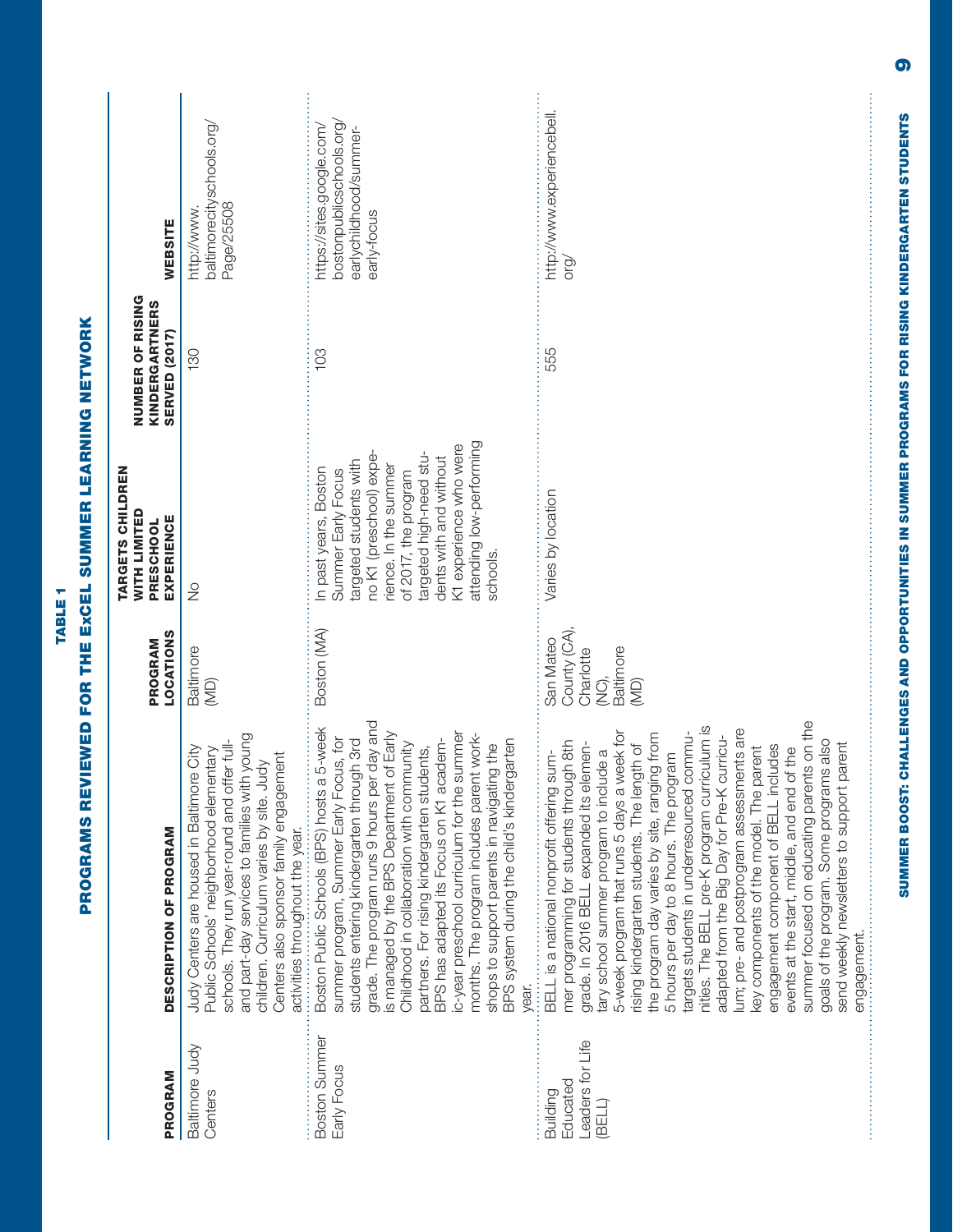| PROGRAM                                                                          | <b>DESCRIPTION OF PROGRAM</b>                                                                                                                                                                                                                                                                                                                                                                                                                      | <b>LOCATIONS</b><br>PROGRAM | TARGETS CHILDREN<br><b>WITH LIMITED</b><br>EXPERIENCE<br>PRESCHOOL | <b>NUMBER OF RISING</b><br>KINDERGARTNERS<br>SERVED (2017) | <b>WEBSITE</b>                                                       |
|----------------------------------------------------------------------------------|----------------------------------------------------------------------------------------------------------------------------------------------------------------------------------------------------------------------------------------------------------------------------------------------------------------------------------------------------------------------------------------------------------------------------------------------------|-----------------------------|--------------------------------------------------------------------|------------------------------------------------------------|----------------------------------------------------------------------|
| of Tulsa County<br><b>Action Project</b><br>Community<br>(CAP Tulsa)<br>Summer U | uses Creative Curriculum and Building Blocks<br>Tulsa's early education program have access<br>lum for the summer. Families enrolled in CAP<br>including career training and parenting work-<br>pre-K students called Summer U. CAP Tulsa<br>as its primary curricula during the academic<br>year and has created a customized curricu-<br>to a wide variety of family support services,<br>for its<br>CAP Tulsa hosts an 8-week program<br>shops. | Tulsa (OK)                  | $\frac{1}{2}$                                                      | 200                                                        | http://captulsa.org/get-<br>nvolved/summeru/                         |
| First 5 Alameda<br>County                                                        | Each site hosts 5 hours of parent workshops<br>First 5 Alameda County's School Readiness<br>to follow but does not offer a set curriculum.<br>offers a framework for providers (schools or<br>6 weeks over the summer. First 5 Alameda<br>community-based organizations, or CBOs)<br>5 to<br>Initiative offers funding for summer pre-K<br>programs that run 5 days a week for<br>over the summer.                                                 | County (CA)<br>Alameda      | Yes                                                                | 102                                                        | http://www.first5alameda<br>org/                                     |
| Freedom School<br>Partners                                                       | hours a day. Freedom School Partners uses<br>the Integrated Reading Curriculum provided<br>during<br>by the Children's Defense Fund. It does not<br>have a program for rising kindergarten stu-<br>students that operates 5 days a week for 7<br>program for elementary and middle school<br>Freedom School Partners is a 6-week<br>dents but is interested in piloting one<br>the summer of 2018.                                                 | Charlotte (NC)              | $\frac{1}{2}$                                                      | None                                                       | freedomschoolpartners.org<br>http://                                 |
| Pre-K Summer<br>Program (STP)<br>Transition<br>Georgia's                         | Learning<br>shop is held each week to focus on topics of<br>tered by Georgia's Department of Early Care<br>(OWL) Curriculum. At least one parent work-<br>STP is a 6-week summer program adminis-<br>and Learning (DECAL). The program runs 5<br>days a week for 6.5 hours a day. The pro-<br>grams use the Opening the World of<br>nterest and need for families.                                                                                 | Georgia                     | Yes                                                                | 2,336                                                      | SummerTransitionProgram.<br>http://www.decal<br>ga.gov/Prek/<br>aspx |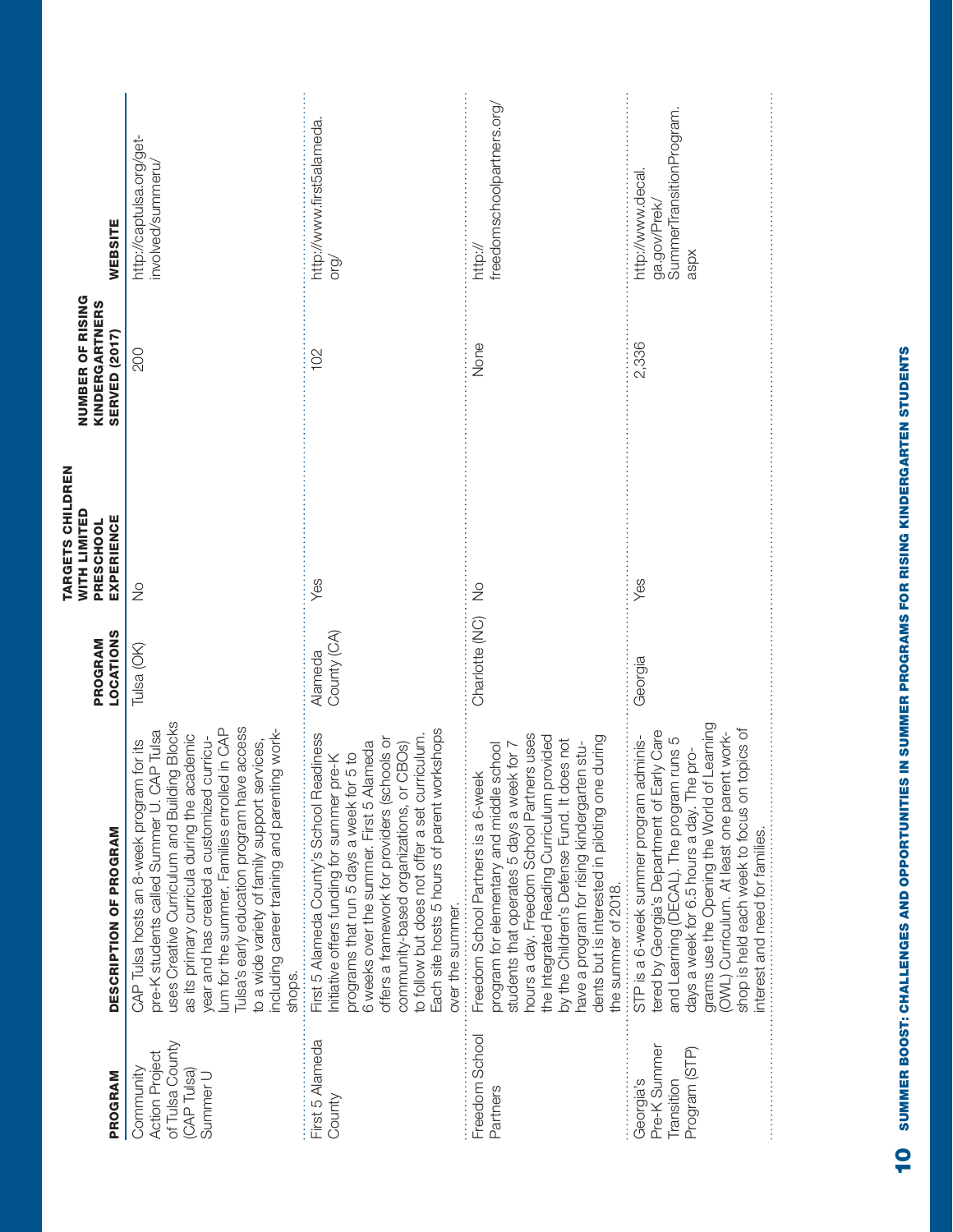| Yes<br>$\frac{0}{2}$<br>$\frac{1}{2}$<br>Over 50 sites<br>in 17 states<br>Rochester<br>Indiana<br>$\sum_{i=1}^{n}$<br>program<br>week for 6 hours a day) operates on the cam-<br>affiliate<br>puses of independent schools, colleges, and<br>ulum varies by site. Many Horizons providers<br>Kindergarten Countdown Camps are hosted<br>are 3- to 4-week half-day programs that aim<br>parents are encouraged to participate in the<br>weekend supports throughout the year. The<br>curric-<br>summer learning program (offered 5 days a<br>a day<br>keeps an open-door policy for families, and<br>include a parental engagement component<br>grade.<br>summer and uses HighScope as the curric-<br>children's classrooms. The GRSLA consor-<br>to assist parents as they support their early<br>The program is housed in CBOs, colleges,<br>United Ways. In most counties, the camps<br>universities across the country and serves<br>ulum for 3- and 4-year-olds. The program<br>partially funded by subgrants from Indiana<br>and private independent schools over the<br>by United Ways across Indiana with many<br>program that also offers after-school and<br>Horizons National is a 6-week summer<br>that runs 5 days a week for 6.5 hours<br>tium includes three Horizons National<br>students from pre-K to grade 12. The<br>for students from age 3 through 11th<br>GRSLA organizes a 6-week summer<br>programs (see below).<br>.<br>earners.<br>Horizons National<br>Kindergarten<br>Association<br>Countdown<br>United Way<br>Rochester<br>Learning<br>(GRSLA)<br>Summer<br>Greater<br>ndiana<br>Camps | DESCRIPTION OF PROGRAM                    | <b>LOCATIONS</b><br>PROGRAM | TARGETS CHILDREN<br><b>WITH LIMITED</b><br><b>EXPERIENCE</b><br>PRESCHOOL | <b>NUMBER OF RISING</b><br><b>KINDERGARTNERS</b><br>SERVED (2017)                                       | WEBSITE                              |
|----------------------------------------------------------------------------------------------------------------------------------------------------------------------------------------------------------------------------------------------------------------------------------------------------------------------------------------------------------------------------------------------------------------------------------------------------------------------------------------------------------------------------------------------------------------------------------------------------------------------------------------------------------------------------------------------------------------------------------------------------------------------------------------------------------------------------------------------------------------------------------------------------------------------------------------------------------------------------------------------------------------------------------------------------------------------------------------------------------------------------------------------------------------------------------------------------------------------------------------------------------------------------------------------------------------------------------------------------------------------------------------------------------------------------------------------------------------------------------------------------------------------------------------------------------------------------------------------------------------------|-------------------------------------------|-----------------------------|---------------------------------------------------------------------------|---------------------------------------------------------------------------------------------------------|--------------------------------------|
|                                                                                                                                                                                                                                                                                                                                                                                                                                                                                                                                                                                                                                                                                                                                                                                                                                                                                                                                                                                                                                                                                                                                                                                                                                                                                                                                                                                                                                                                                                                                                                                                                      |                                           |                             |                                                                           | 255                                                                                                     | http://www.summerleap.net/           |
|                                                                                                                                                                                                                                                                                                                                                                                                                                                                                                                                                                                                                                                                                                                                                                                                                                                                                                                                                                                                                                                                                                                                                                                                                                                                                                                                                                                                                                                                                                                                                                                                                      |                                           |                             |                                                                           | 8                                                                                                       | horizonsnational.org,<br>nttps://www |
| buildings and staffed by certified preschool or<br>ness. Camps are generally hosted in school<br>kindergarten teachers. The student curricu-<br>Vary<br>um and family involvement strategies<br>by site.                                                                                                                                                                                                                                                                                                                                                                                                                                                                                                                                                                                                                                                                                                                                                                                                                                                                                                                                                                                                                                                                                                                                                                                                                                                                                                                                                                                                             | to support children's kindergarten readi- |                             |                                                                           | ndiana United Way<br>20 children) in 2017<br>mately 1,540 seats<br>[77 classrooms of<br>funded approxi- | http://www.iauw.org/index.<br>htm    |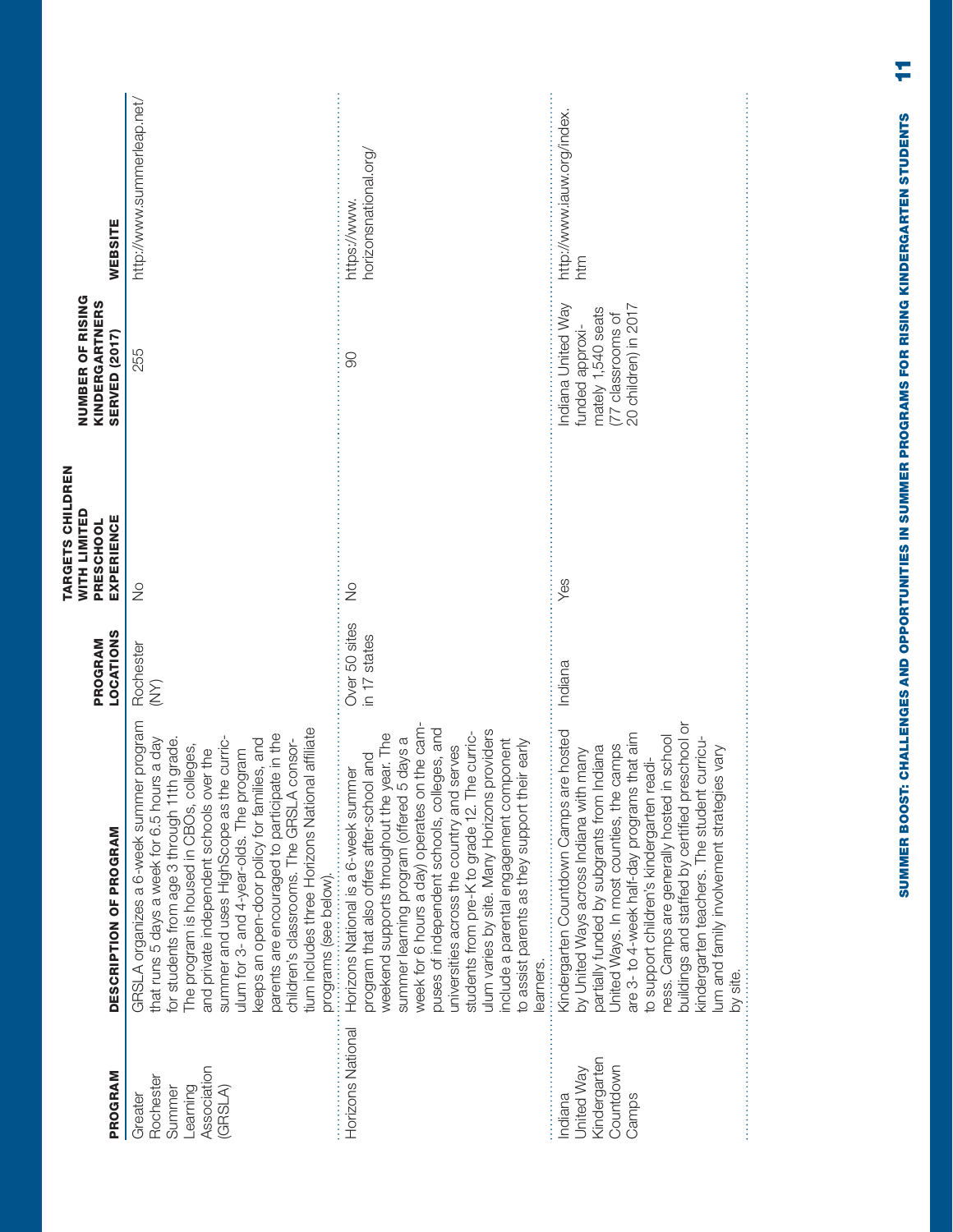| PROGRAM                                                   | <b>DESCRIPTION OF PROGRAM</b>                                                                                                                                                                                                                                                                                                                                                                                                                                                                                                                                                                                                                                                                                                                                                                                                                             | <b>LOCATIONS</b><br>PROGRAM  | TARGETS CHILDREN<br><b>WITH LIMITED</b><br>EXPERIENCE<br>PRESCHOOL | NUMBER OF RISING<br>KINDERGARTNERS<br>SERVED (2017) | <b>WEBSITE</b>                                                               |
|-----------------------------------------------------------|-----------------------------------------------------------------------------------------------------------------------------------------------------------------------------------------------------------------------------------------------------------------------------------------------------------------------------------------------------------------------------------------------------------------------------------------------------------------------------------------------------------------------------------------------------------------------------------------------------------------------------------------------------------------------------------------------------------------------------------------------------------------------------------------------------------------------------------------------------------|------------------------------|--------------------------------------------------------------------|-----------------------------------------------------|------------------------------------------------------------------------------|
| Kids In Transition<br>to School (KITS)                    | early literacy, and math skills. Parent sessions<br>developed by Oregon Social Learning Center<br>focus on encouraging learning at home, posi-<br>velopment of children's social, self-regulation,<br>tive parenting skills, and parental involvement<br>parent sessions. Once the school year starts<br>that operates for 8 weeks during the summer<br>before kindergarten, with two to three 2-hour<br>weeks. The KITS curriculum focuses on de-<br>sessions per week for students and weekly<br>in school. Child care for siblings of enrolled<br>there is one 2-hour session per week for 4<br>KITS is a kindergarten readiness program<br>children is offered during parent sessions.                                                                                                                                                                | Lane County<br>$\circled{f}$ | $\frac{1}{2}$                                                      | 470                                                 | kidsintransitiontoschool.org/<br>http://www.                                 |
| District (LBUSD)<br>Unified School<br>Long Beach<br>Pilot | experience. The program adapted Houghton<br>lum for use in the summer and also included<br>It ran 6 hours a day for 6 weeks and served<br>Mifflin Harcourt's Big Day for Pre-K curricu-<br>This pilot program was developed through<br>a partnership between LBUSD and MDRC.<br>or had not already had a formal preschool<br>students entering kindergarten who had<br>weekly parenting workshops.                                                                                                                                                                                                                                                                                                                                                                                                                                                        | Long Beach<br>(3)            | Yes                                                                | $\frac{8}{4}$                                       |                                                                              |
| New Mexico K-3<br>Plus                                    | students by 25 instructional days during the<br>preceding summer in eligible schools. Eligible<br>instruction must include 90 minutes of math<br>Participating districts determine a theme for<br>framework for math and literacy. Parent en-<br>the summer program and establish aligned<br>more of the students are eligible for free or<br>schools with a D or F grade in a prior year.<br>and 90 minutes of literacy, as well as addi-<br>The K-3 Plus program extends the school<br>curricula to be followed by all school sites<br>tional interventions for students who need<br>it using the Response to Intervention (RTI)<br>schools include schools in which 80% or<br>reduced-fee lunch at the time the school<br>year for kindergarten through 3rd-grade<br>applies for the program and elementary<br>participating in the K-3 program. Daily | New Mexico                   | Yes                                                                | 5,234                                               | nttp://ped.state.nm.us/ped/<br>LiteracyEarlyChildhoodEd<br>K3plus_index.html |
|                                                           | gagement activities vary across districts.                                                                                                                                                                                                                                                                                                                                                                                                                                                                                                                                                                                                                                                                                                                                                                                                                |                              |                                                                    |                                                     |                                                                              |

SUMMER BOOST: CHALLENGES AND OPPORTUNITIES IN SUMMER PROGRAMS FOR RISING KINDERGARTEN STUDENTS **12** SUMMER BOOST: CHALLENGES AND OPPORTUNITIES IN SUMMER PROGRAMS FOR RISING KINDERGARTEN STUDENTS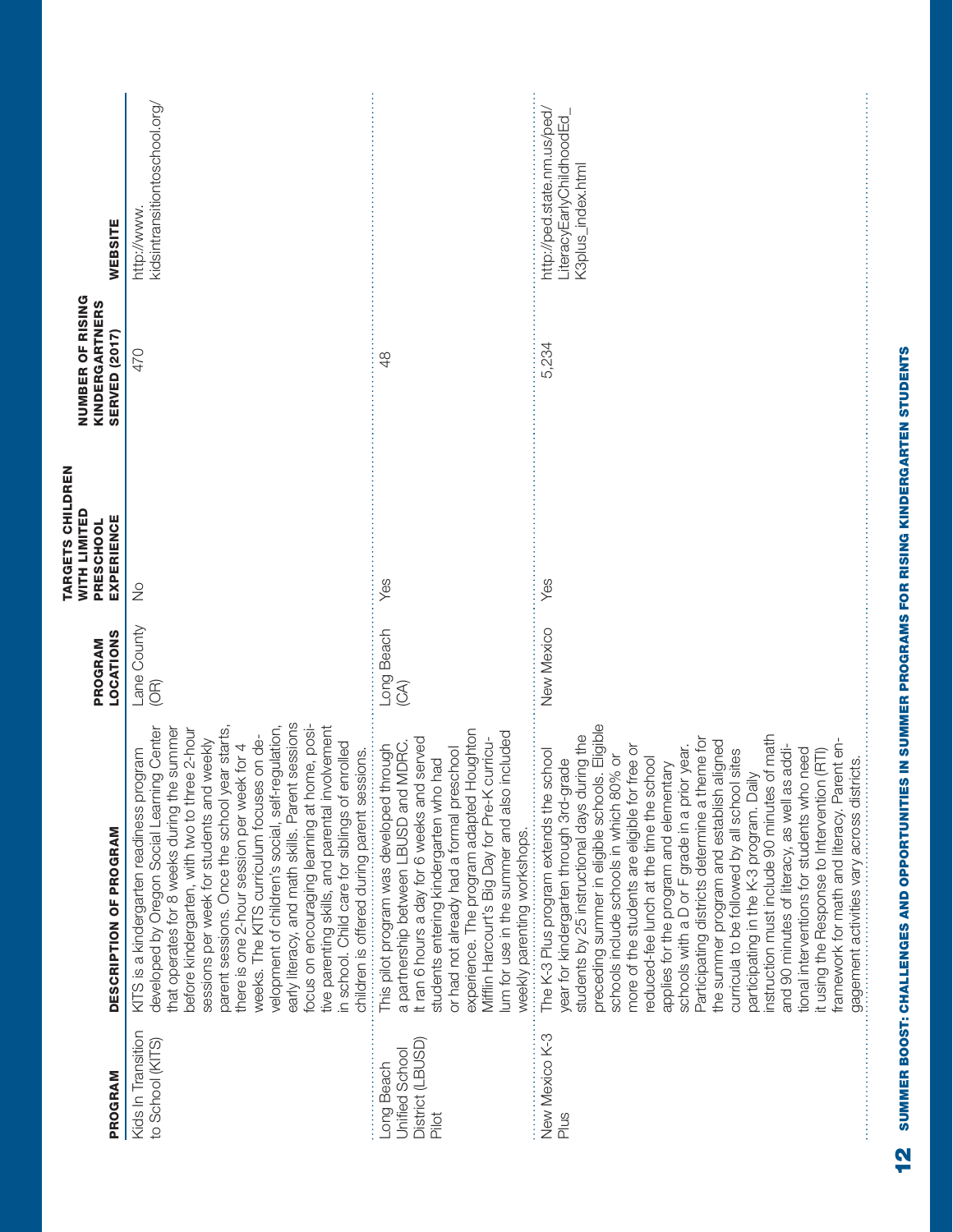| PROGRAM                                                  | DESCRIPTION OF PROGRAM                                                                                                                                                                                                                                                                                                                                                                                                                                                                                                                                                                                                                                          | <b>LOCATIONS</b><br>PROGRAM | <b>TARGETS CHILDREN</b><br><b>WITH LIMITED</b><br><b>EXPERIENCE</b><br>PRESCHOOL | <b>NUMBER OF RISING</b><br>KINDERGARTNERS<br><b>SERVED (2017)</b> | <b>WEBSITE</b>                           |
|----------------------------------------------------------|-----------------------------------------------------------------------------------------------------------------------------------------------------------------------------------------------------------------------------------------------------------------------------------------------------------------------------------------------------------------------------------------------------------------------------------------------------------------------------------------------------------------------------------------------------------------------------------------------------------------------------------------------------------------|-----------------------------|----------------------------------------------------------------------------------|-------------------------------------------------------------------|------------------------------------------|
| Oakland Summer<br>Pre-K Program<br>(SPK)                 | participate through home or site visits, weekly<br>family workshops, and parent-teacher confer-<br>SPK is a half-day summer program that runs<br>4 weeks in the summer. The program uses a<br>dergarten or transitional kindergarten, which<br>play-based curriculum as a vehicle for learn-<br>ing and developing skills necessary for kin-<br>is an integral part of programming: Families<br>cutoff for kindergarten. Family engagement<br>is offered to children who just miss the age<br>ences at the end of the program.                                                                                                                                  | Oakland (CA)                | Yes                                                                              | 65                                                                | https://www.ousd.org/<br>Page/14363      |
| Program (KRP)<br>Kindergarten<br>Readiness<br>Pittsburgh | KRP is a 2-week program for 6 hours per day<br>Pittsburgh Public Schools. The program was<br>program and kindergarten. In the summer of<br>2017, the program used units from the Big<br>designed to help children make a smooth<br>offered to children attending preschool at<br>transition between the early childhood<br>Day for Pre-K curriculum.                                                                                                                                                                                                                                                                                                            | Pittsburgh<br>(PA)          | $\frac{1}{2}$                                                                    | 117                                                               | https://www.pps.k12.pa.us/<br>domain/262 |
| Portland Early<br>Kindergarten<br>Transition<br>Program  | and child care is provided for other children in<br>half-day program runs for three weeks during<br>each week during the kindergarten sessions,<br>and ex-<br>on-site coordination by the county's Schools<br>Uniting Neighborhoods (SUN) Services. The<br>positive family-school staff relationships and<br>pectations while learning self-regulation and<br>the family. The program focuses on building<br>Early Learning office runs the program with<br>the summer. Two parent sessions are held<br>Portland Public Schools' Kindergarten and<br>supporting school success in the home.<br>Children practice classroom routines<br>social-emotional skills. | Portland (OR)               | Yes                                                                              | About 260                                                         | https://www.pps.net/<br>Page/1545        |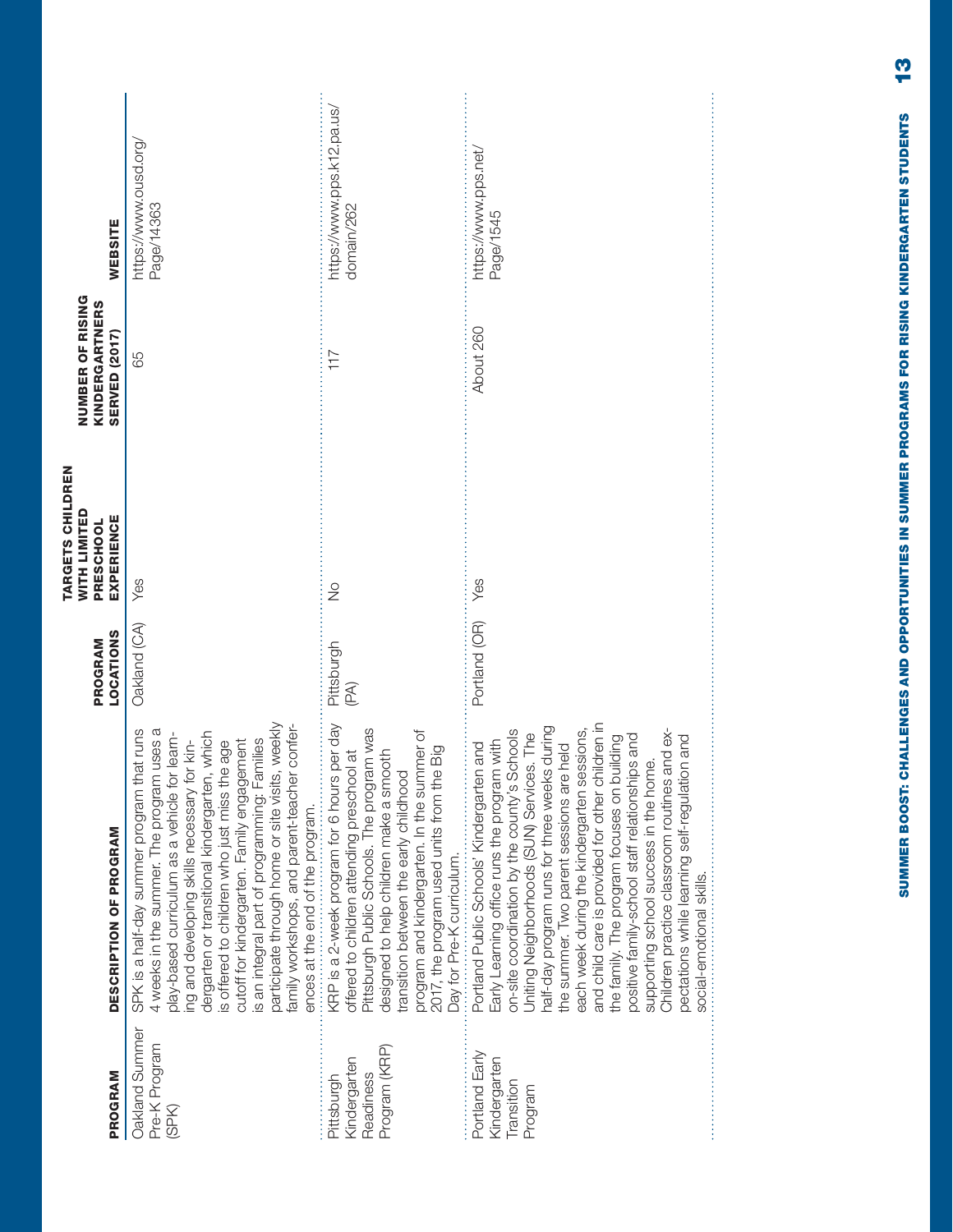| <b>WEBSITE</b>                                                                   | about-us/about-the-levy<br>education/all-programs<br>nttp://www.seattle.gov/                                                                                                                                                                                                                                                                                                                                                                                                                                                                                                                                                                                                                                                                                                                              | springboardcollaborative.<br>http://<br>org/                                                                                                                                                                                                                                                                                                                                                                                                                                                                                                                                                                                       |
|----------------------------------------------------------------------------------|-----------------------------------------------------------------------------------------------------------------------------------------------------------------------------------------------------------------------------------------------------------------------------------------------------------------------------------------------------------------------------------------------------------------------------------------------------------------------------------------------------------------------------------------------------------------------------------------------------------------------------------------------------------------------------------------------------------------------------------------------------------------------------------------------------------|------------------------------------------------------------------------------------------------------------------------------------------------------------------------------------------------------------------------------------------------------------------------------------------------------------------------------------------------------------------------------------------------------------------------------------------------------------------------------------------------------------------------------------------------------------------------------------------------------------------------------------|
| <b>NUMBER OF RISING</b><br>KINDERGARTNERS<br><b>SERVED (2017)</b>                | 232                                                                                                                                                                                                                                                                                                                                                                                                                                                                                                                                                                                                                                                                                                                                                                                                       | 220                                                                                                                                                                                                                                                                                                                                                                                                                                                                                                                                                                                                                                |
| <b>TARGETS CHILDREN</b><br><b>WITH LIMITED</b><br><b>EXPERIENCE</b><br>PRESCHOOL | Yes                                                                                                                                                                                                                                                                                                                                                                                                                                                                                                                                                                                                                                                                                                                                                                                                       | Varies by site                                                                                                                                                                                                                                                                                                                                                                                                                                                                                                                                                                                                                     |
| <b>LOCATIONS</b><br>PROGRAM                                                      | Seattle (WA)                                                                                                                                                                                                                                                                                                                                                                                                                                                                                                                                                                                                                                                                                                                                                                                              | Oakland (CA);<br>San Francisco<br>Philadelphia<br>(PA);<br>Washington<br>(DC); New<br>York (NY);<br>$(CA)$ ; San<br>Jose $(CA)$                                                                                                                                                                                                                                                                                                                                                                                                                                                                                                    |
| DESCRIPTION OF PROGRAM                                                           | of academic instruction per week focused on<br>to students from kindergarten through grade<br>hours over the summer and provide both ac-<br>students must operate for a minimum of 120<br>10 hours<br>ademic instruction and enrichment activities.<br>system. Enrichment activities should provide<br>academic skills and to foster other skills that<br>CBOs and schools can apply to this funding<br>acy, cognitive, and mathematics domains in<br>the Teaching Strategies GOLD assessment<br>stream to offer a summer learning program<br>social-emotional, physical, language, liter-<br>engaging opportunities to build important<br>12. The programs for rising kindergarten<br>support learning. Curriculum and parent<br>engagement strategies vary by site.<br>Programs must offer a minimum of | incentive structure that awards learning tools<br>curriculum, which is data driven and focused<br>$-$ in pro-<br>also a critical component of the Springboard<br>Springboard Summer, combines daily read-<br>ing instruction for prekindergartners through<br>on improving students' literacy skills. Home<br>portion to their children's reading progress.<br>parents to teach reading at home; and an<br>Springboard trains teachers to deliver the<br>visits before the start of the program are<br>3rd-graders; weekly workshops training<br>A 5-week summer learning program<br>to families - from books to tablets<br>model. |
| PROGRAM                                                                          | Seattle's Family<br>and Education<br>Levy Summer<br>_earning                                                                                                                                                                                                                                                                                                                                                                                                                                                                                                                                                                                                                                                                                                                                              | Collaborative<br>Springboard                                                                                                                                                                                                                                                                                                                                                                                                                                                                                                                                                                                                       |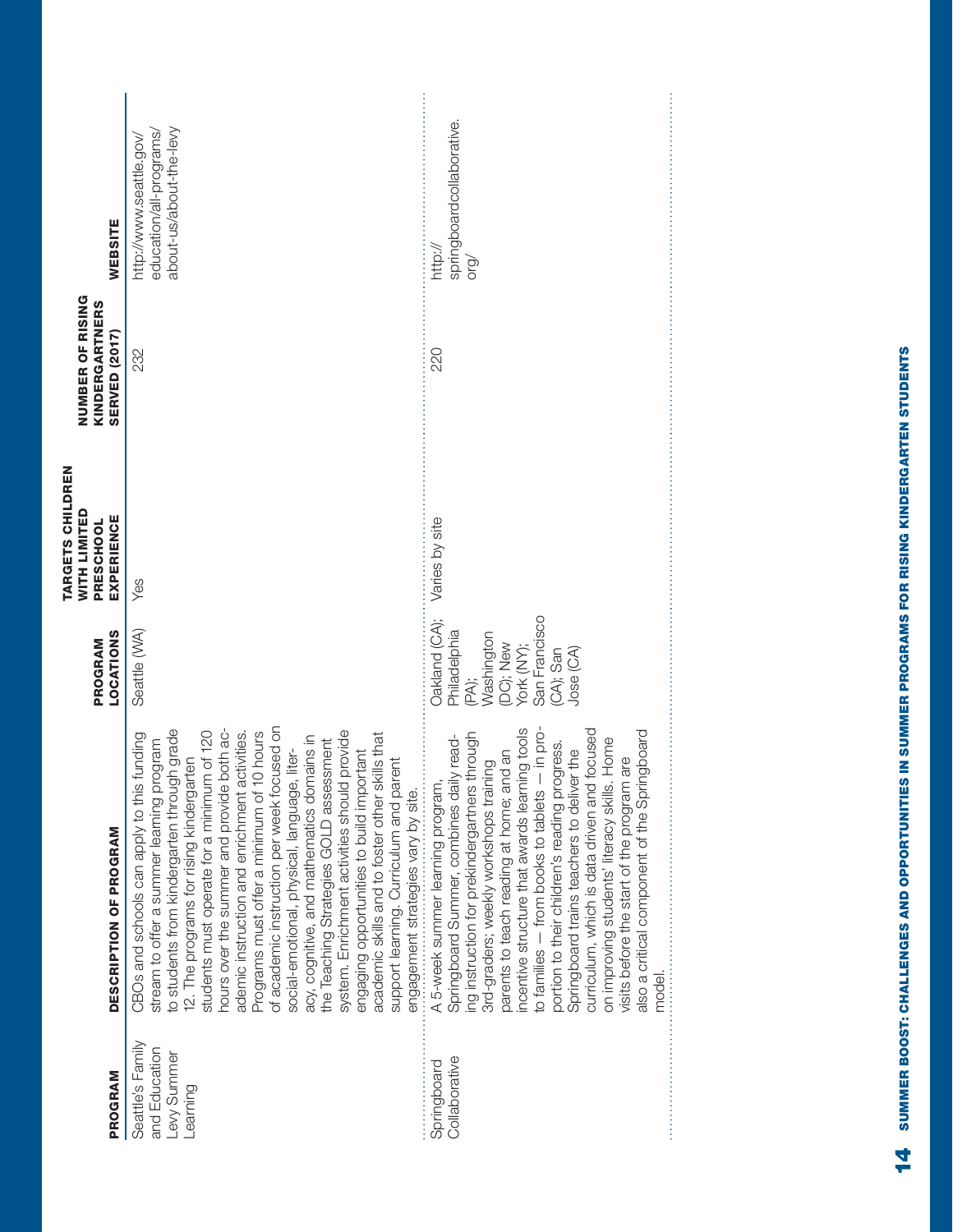| 164<br><b>140</b><br>Bay Area (CA) Yes<br>Yes<br>Chesterton)<br>(Valparaiso,<br>Portage,<br>Hebron,<br>Indiana<br>guage learners whose parents have low levels<br>schools<br>parents<br>The majority of children served are dual lan-<br>for children is project-based. There are both<br>day of programming for rising kindergarten<br>students. The purpose of STK is to cultivate<br>certified kindergarten teachers. The student<br>curriculum, which emphasizes science and<br>skills and support to successfully make the<br>transition into kindergarten. The curriculum<br>ous other pre-K curricula. The camps have<br>of educational attainment. STK offers a full<br>implemented a parent component that en-<br>and the community with the goal of giving<br>children with no preschool experience the<br>Porter County, Indiana. Kinder Camp runs<br>ArcelorMittal, using adaptations from vari-<br>STK is a program for low-income families.<br>for 3 weeks for 4 hours a day. Camps are<br>hosted in school buildings and staffed by<br>Kinder Camp is hosted by United Way of<br>math, was created through funding from<br>optional and mandatory sessions for<br>strong partnerships among families,<br>to attend.<br>Porter County<br>United Way of<br>Kinder Camp<br>Kindergarten<br>Stretch to<br>(STK) | PROGRAM | DESCRIPTION OF PROGRAM                    | <b>LOCATIONS</b><br>PROGRAM | TARGETS CHILDREN<br>WITH LIMITED<br>EXPERIENCE<br>PRESCHOOL | <b>NUMBER OF RISING</b><br>KINDERGARTNERS<br>SERVED (2017) | <b>WEBSITE</b>       |
|----------------------------------------------------------------------------------------------------------------------------------------------------------------------------------------------------------------------------------------------------------------------------------------------------------------------------------------------------------------------------------------------------------------------------------------------------------------------------------------------------------------------------------------------------------------------------------------------------------------------------------------------------------------------------------------------------------------------------------------------------------------------------------------------------------------------------------------------------------------------------------------------------------------------------------------------------------------------------------------------------------------------------------------------------------------------------------------------------------------------------------------------------------------------------------------------------------------------------------------------------------------------------------------------------------------------------|---------|-------------------------------------------|-----------------------------|-------------------------------------------------------------|------------------------------------------------------------|----------------------|
|                                                                                                                                                                                                                                                                                                                                                                                                                                                                                                                                                                                                                                                                                                                                                                                                                                                                                                                                                                                                                                                                                                                                                                                                                                                                                                                            |         |                                           |                             |                                                             |                                                            |                      |
| events before, during, and after the program.                                                                                                                                                                                                                                                                                                                                                                                                                                                                                                                                                                                                                                                                                                                                                                                                                                                                                                                                                                                                                                                                                                                                                                                                                                                                              |         | gages families through communications and |                             |                                                             |                                                            | http://uwpcsteam.org |

Sources: Information was gathered through phone conversations with program stakeholders from fall 2016 to summer 2017. Total numbers of children served by the programs during Sources: Information was gathered through phone conversations with program stakeholders from fall 2016 to summer 2017. Total numbers of children served by the programs during the summer of 2017 were obtained by MDRC from program contacts in August 2017. the summer of 2017 were obtained by MDRC from program contacts in August 2017. Note: The programs reviewed for this brief were found through reviews of the literature and references from practitioners and experts in the field. The table is intended to provide an Note: The programs reviewed for this brief were found through reviews of the literature and references from practitioners and experts in the field. The table is intended to provide an overview of program models for rising kindergarten students; it is not an exhaustive list of available programs. overview of program models for rising kindergarten students; it is not an exhaustive list of available programs.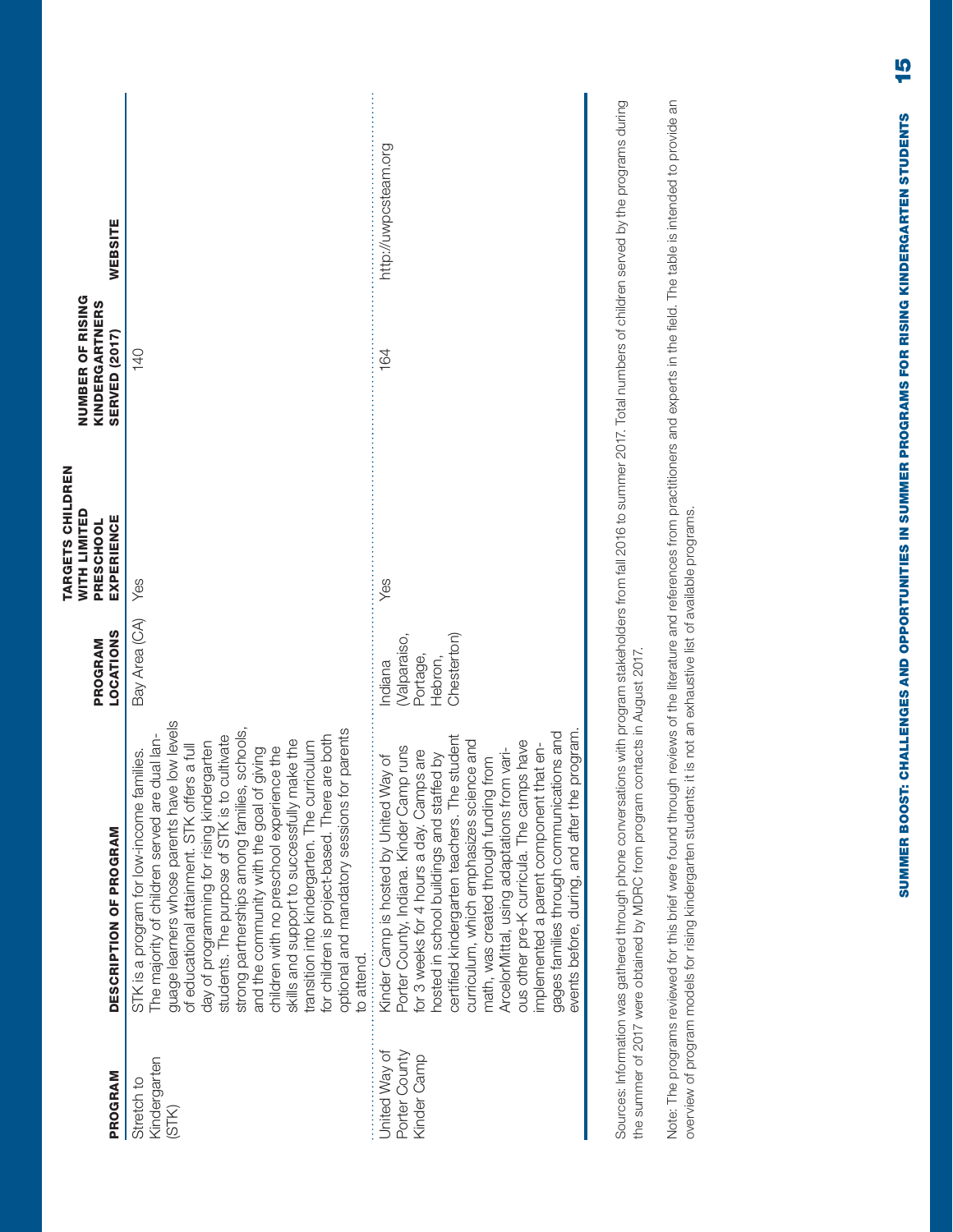#### REFERENCES

- Alexander, Karl L., Doris R. Entwisle, and Linda S. Olson. 2001. "Schools, Achievement, and Inequality: A Seasonal Perspective." *Educational Evaluation and Policy Analysis* 23, 2: 171-191.
- Atteberry, Allison, and Andrew McEachin. 2016. "School's Out: Summer Learning Loss Across Grade Levels and School Contexts in the U.S. Today." Pages 35-54 in Karl Alexander, Sarah Pitcock, and Matthew Boulay (eds.), *The Summer Slide: What We Know and Can Do About Summer Learning Loss.* New York: Teachers College Press.
- Augustine, Catherine H., Jennifer Sloan McCombs, John F. Pane, Heather L. Schwartz, Jonathan Schweig, Andrew McEachin, and Kyle Siler-Evans. 2016. *Learning from Summer: Effects of Voluntary Summer Learning Programs on Low-Income Urban Youth.* Santa Monica, CA: RAND Corporation.
- Bailey, Drew, Greg J. Duncan, Candice L. Odgers, and Winnie Yu. 2016. "Persistence and Fadeout in the Impacts of Child and Adolescent Interventions." *Journal of Research on Educational Effectiveness*  10, 1: 7-39.
- Barnett, W. Steven, Allison H. Friedman-Krauss, G. G. Weisenfeld, Michelle Horowitz, Richard Kasmin, and James H. Squires. 2017. *The State of Preschool 2016: State Preschool Yearbook.* New Brunswick, NJ: National Institute for Early Education Research.
- Condliffe, Barbara. 2016. "Selecting Summer: How Elementary School Parents Make Choices About Summer Programs." Pages 146-160 in Karl Alexander, Sarah Pitcock, and Matthew Boulay (eds.), *The Summer Slide: What We Know and Can Do About Summer Learning Loss.* New York: Teachers College Press.
- Downey, Douglas B., Paul T. von Hippel, and Beckett A. Broh. 2004. "Are Schools the Great Equalizer? Cognitive Inequality During the Summer Months and the School Year." *American Sociological Review* 69, 5: 613-635.
- Duncan, Greg J., Chantelle J. Dowsett, Amy Claessens, Katherine Magnuson, Aletha C. Huston, Pamela Klebanov, Linda S. Pagani, Leon Feinstein, Mimi Engel, Jeanne Brooks-Gunn, Holly Sexton, Kathryn Duckworth, and Crista Japel. 2007. "School Readiness and Later Achievement." *Developmental Psychology* 43, 6: 1428-1446.
- First 5 Alameda County. 2014. *Summer Pre-K Planning Guide: Developing a Quality School Readiness Program.* Website: www.first5alameda.org.
- Lee, Valerie E., and David T. Burkam. 2002. *Inequality at the Starting Gate: Social Background Differences in Achievement as Children Begin School.* Washington, DC: Economic Policy Institute.
- McCombs, Jennifer Sloan, Catherine H. Augustine, Heather L. Schwartz, Susan J. Bodilly, Brian McInnis, Dahlia S. Lichter, and Amanda Brown Cross. 2011. *Making Summer Count: How Summer Programs Can Boost Children's Learning.* Santa Monica, CA: RAND Corporation.
- McCombs, Jennifer Sloan, John F. Pane, Catherine H. Augustine, Heather L. Schwartz, Paco Martorell, and Laura Zakaras. 2014. *Ready for Fall? Near-Term Effects of Voluntary Summer Learning Programs on Low-Income Students' Learning Opportunities and Outcomes.* Santa Monica, CA: RAND Corporation.
- McIntyre, Laure Lee, Tanya L. Eckert, Barbara H. Fiese, Florence D. DiGennaro, and Leah K. Wildenger. 2007. "Transition to Kindergarten: Family Experiences and Involvement." *Early Childhood Education Journal* 35, 1: 83-88.
- Pears, Katherine C., Philip A. Fisher, Hyoun K. Kim, Jacqueline Bruce, Cynthia V. Healey, and Karen Yoerger. 2013. "Immediate Effects of a School Readiness Intervention for Children in Foster Care." *Early Education and Development* 24, 6: 771-791.
- Pears, Katherine C., Cynthia V. Healey, Philip A. Fisher, Drew Braun, Colt Gill, Holly Mar Conte, Judy Newman, and Sara Ticer. 2014. "Immediate Effects of a Program to Promote School Readiness in Low-Income Children: Results of a Pilot Study." *Education and Treatment of Children* 37, 3: 431-460.
- Quinn, David M., North Cooc, Joe McIntyre, and Celia J. Gomez. 2016. "Seasonal Dynamics of Academic Achievement Inequality by Socioeconomic Status and Race/Ethnicity: Updating and Extending Past Research with New National Data." *Educational Researcher* 45, 8: 443-453.
- Rimm-Kaufman, Sara E., and Robert C. Pianta. 2000. "An Ecological Perspective on the Transition to Kindergarten: A Theoretical Framework to Guide Empirical Research." *Journal of Applied Developmental Psychology* 21, 5: 491-511.
- Rimm-Kaufman, Sara E., Robert C. Pianta, and Martha J. Cox. 2000. "Teachers' Judgments of Problems in the Transition to Kindergarten." *Early Childhood Research Quarterly* 15, 2: 147-166.
- Tang, Sandra, Rebekah Levine Coley, and Elizabeth Votruba-Drzal. 2012. "Low-Income Families' Selection of Child Care for Their Young Children." *Children and Youth Service Review* 34: 2002-2011.